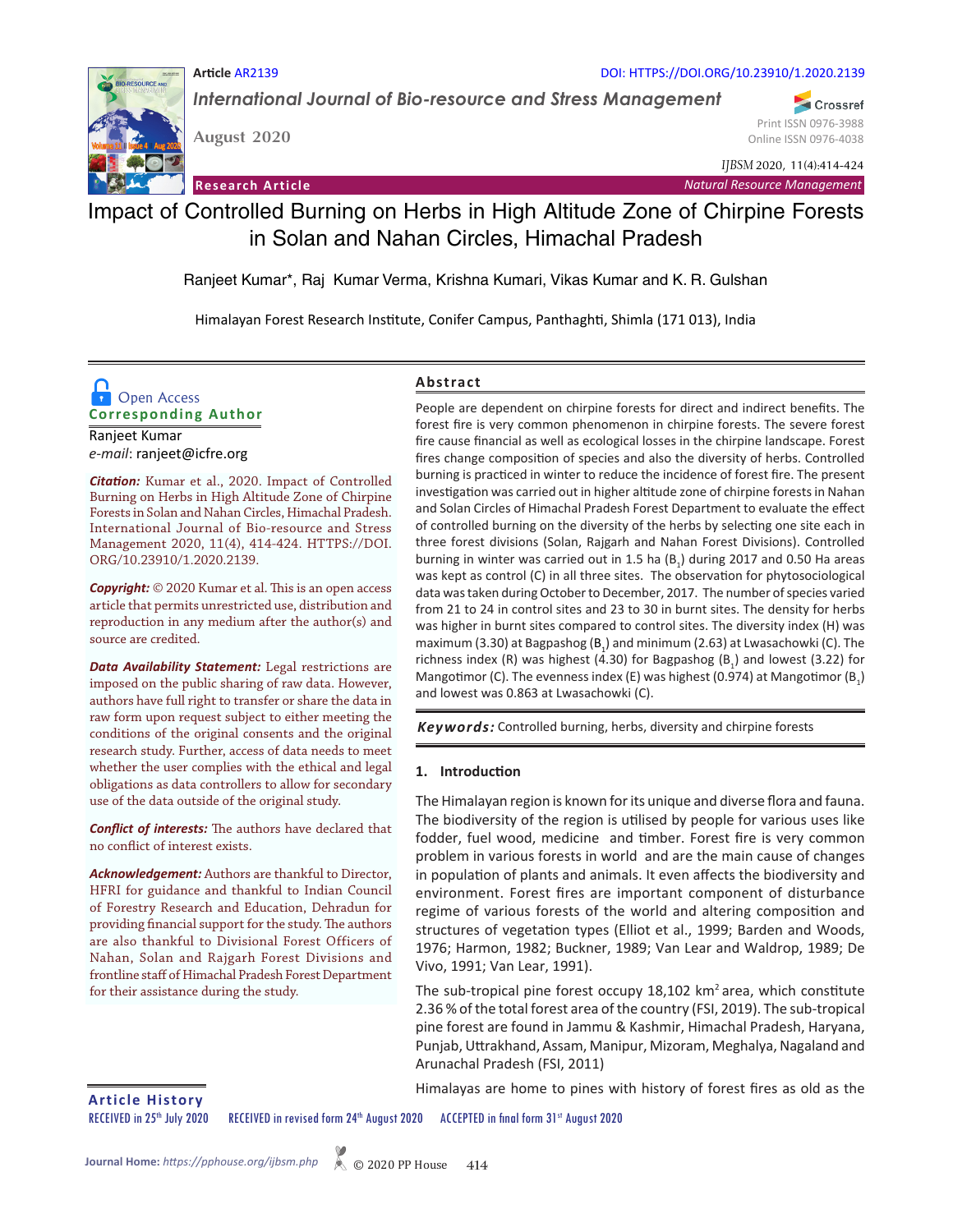forests themselves. The health of the forests is the indicator of ecological condition present in any site. The repeated forest fires of different intensity are the main cause of habitat's modification of flora and fauna in any landscape. Chirpine forests are prone to forest fire every year and forest fire is one of important cause which does incalculable harm to chirpine forests. The main cause of damage to forest after deforestation is forest fire. The occurrence of forest fires destroy or degrade forest and even finish the hard work of forest managers of generation. The cause of forest fire can be divided into three classes i.e. natural, people's carelessness and due to deliberate and intentional action. Fire has been used as a silviculture treatment in various landscapes to restore productivity and diversity (Swift et al., 1993 and Elliott et al., 1999). Forest fire affects the diversity of herbaceous flora. The physical environment has been modified for our benefit by human being since long time and fire is one tool used for gaining the benefits (Schmerbeck and Fiener, 2015, Pyne, 1995).

Controlled burning is a tool in management of chirpine forest to reduce incidence of forest fire. The burning treatments are used throughout the world to reduce the fuel load (Cronan, et al., 2015, Schwilk et al., 2009 and Stephens et al., 2012) to mitigate the uncontrolled fire. Various workers have conducted study on impact of burning in various landscapes of world (Alcaniz et al., 2018; Borja et al., 2016; Butnor et al., 2020; Catherine and Andersen, 2006; Eales et al., 2016; Elliot

et al., 1999; Fernandes and Botelho, 2003; Hood et al., 2020; Huisinga et al., 2005; Magallanes, et al., 2020; Rawat, 1949 and Zhan et al., 2020). Forest fires generally occur in summers in these forests but sometime it is reported in other seasons also. The controlled burning is practiced in winter in chirpine forests in Western Himalaya. The lower cost and easiness may be the main reasons to use the controlled burning in winter to reduce the damage caused by forest fire of high intensity to environment in summer in chirpine forests.

The database on controlled burning and its impact on the diversity of herbs and natural regeneration of woody species in Chirpine forest is not sufficient in India. There is a need for understanding the impact of controlled burning on herbaceous vegetation in Chirpine forest, hence, the present investigation was carried out to study the effect of controlled burning on herbaceous diversity including regeneration of trees and shrubs.

#### **2. Materials and Methods**

#### *2.1. Study area*

The investigation was carried out at altitude zone (>1200 m amsl) of chirpine forests in three forest divisions of Nahan and Solan Forest Circles of Himachal Pradesh, India. One site each in three forest divisions was selected i.e. Mangotimor in Solan Forest Division, Bagpashog in Rajgarh Forest Division, Lawasachowki in Nahan Forest Division. The details of study sites is given in Table 1.

| Table 1: The geo-coordinates and other details of study sites |               |         |                                                    |                       |                        |           |       |  |  |  |
|---------------------------------------------------------------|---------------|---------|----------------------------------------------------|-----------------------|------------------------|-----------|-------|--|--|--|
| SI. No.                                                       |               |         | Name of the site Name of beat Name of Forest Range | Geo coordinate        |                        | Elevation |       |  |  |  |
|                                                               |               |         |                                                    | Latitude (N)          | Longitude (E)          | Aspect    | (m)   |  |  |  |
| 1.                                                            | Mangotimor    | Sanawar | Parwanoo                                           | $30^{\circ}53'$ 49.3" | 077°00' 06.5"          | <b>SE</b> | 1550  |  |  |  |
| 2.                                                            | Bagpashog     | Panwa   | Sarahan                                            | $30^{\circ}45'$ 41.5" | $077^{\circ}09'52.6''$ | <b>NW</b> | 1522m |  |  |  |
| 3.                                                            | Lawasa Chowki | Saroga  | Jamta                                              | $30^{\circ}40'32.8''$ | $077^{\circ}11'$ 45.7" | <b>SW</b> | 1344  |  |  |  |

The study area of 2 ha in each site was selected. Controlled burning was carried out once  $(B_1)$  in 1.5 ha during winter in 2017 with 0.50 ha areas kept as control (C) in all three sites. The geographic details of study sites are given in Table 1. Maximum temperature (°C) ranged from 16.4 to 30.50 and the minimum temperature (°C) ranged from 3.1 to 20.4. Average humidity (%) varied from 45 to 82 and total rainfall (mm) ranged from 7.6 to 233.8 (Source Meteorological Center, Department of Environment Science, Dr. YSP, UHF, Nauni, the meteorological data has been taken for January, 2017 to September, 2017). These study sites fall in upper or Himalaya, Chirpine forest (9/C1b) forest type (FSI, 2011).

#### *2.2. Field sampling and data collection*

Sampling for phytosociological observations was carried out after rainy season in 2017 by laying 40 quadrates of  $1\times1$  m<sup>2</sup> in each treatments i.e. C and  $B_1$ . Natural regenerations of trees and shrubs have also been included in phytosociological analysis with herbs.

#### *2.3. Data analysis*

Density, frequency and abundance was calculated by Curtis and McIntosh (1950). Importance value index (IVI) was estimated by addition of relative values of density, frequency and basal area. The distribution pattern was estimated by calculating the abundance to frequency ratio (A/F) for different species. The ratio indicates contiguous (>0.050), random (0.025 to 0.050) and regular (<0.025) distribution (Curtis and Cottam, 1956).

The plant diversity was calculated by using Shannon- Wiener diversity index (H) (Shannon-Wiener, 1963).

$$
H = \sum_{i=1}^{S} (ni/N) \ln(ni/N)
$$

Concentration of dominance (Cd) was calculated by Simpson's index (Simpson, 1949).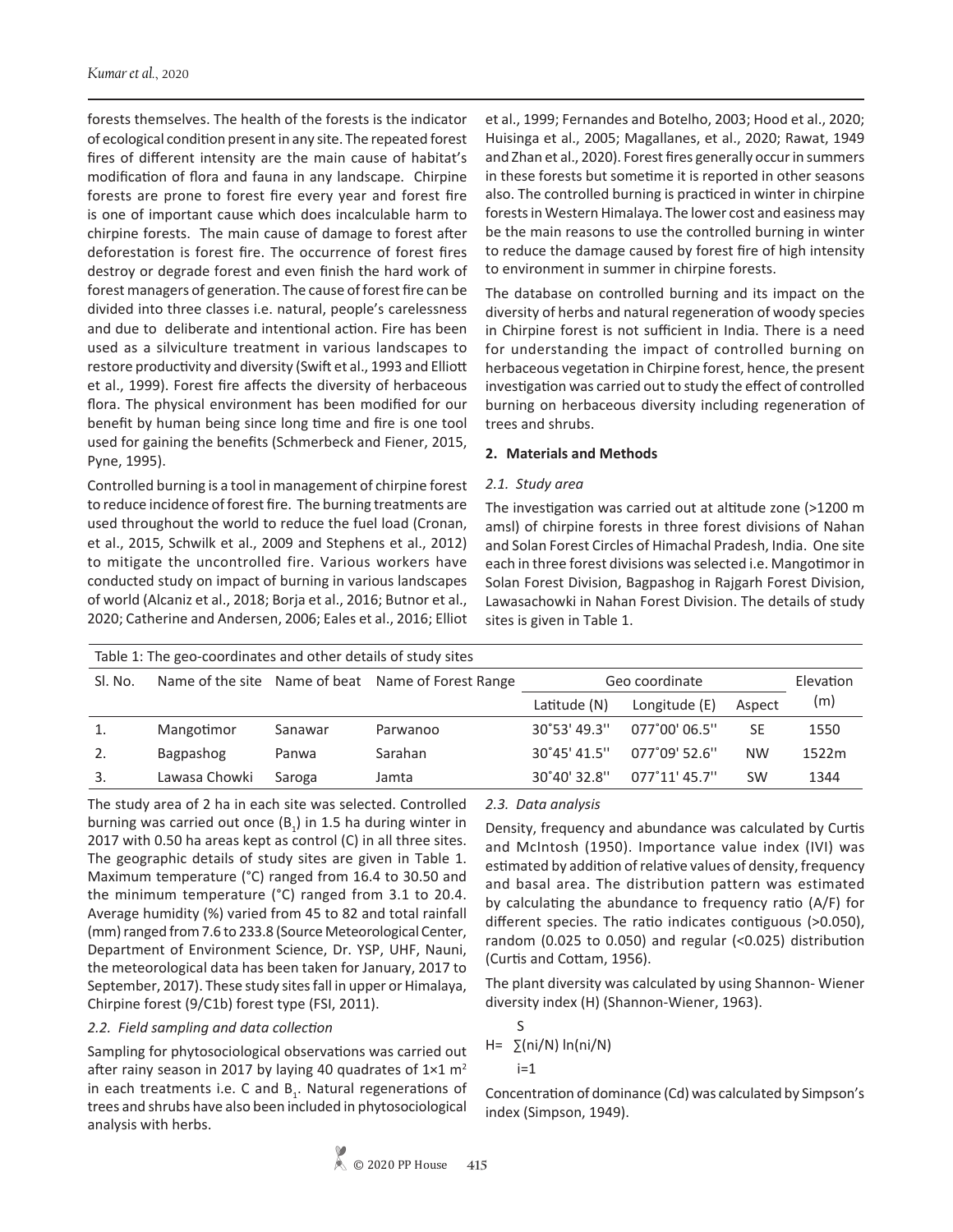| Cd= $\Sigma$ (ni/N) <sup>2</sup><br>$i=1$                                                                                                                                                                                                          | observed in all three sites. The number of species was 32 and<br>41 in control (C) and burnt $(B_1)$ , respectively. Total number of<br>species varied from 21 at Lwasachowki and Mangotimor to 24                                                                                                                                                                                                                                                  |
|----------------------------------------------------------------------------------------------------------------------------------------------------------------------------------------------------------------------------------------------------|-----------------------------------------------------------------------------------------------------------------------------------------------------------------------------------------------------------------------------------------------------------------------------------------------------------------------------------------------------------------------------------------------------------------------------------------------------|
| Where $ni=$ importance value of species i and $N=$ total<br>importance value of all the species in both the indices.                                                                                                                               | at Bagpashog in control (C) whereas burnt site $(B_1)$ it varied<br>from 23 at Lwasachowki to 30 at Bagpashog.                                                                                                                                                                                                                                                                                                                                      |
| Richness Index (R) was measured by using following formula                                                                                                                                                                                         | 3.1. Site-mangotimor                                                                                                                                                                                                                                                                                                                                                                                                                                |
| (Margalef, 1958).<br>$R = S - 1/ln N$<br>Evenness index (E) was estimated as per following formula<br>(Hill, 1973)<br>$E=H/In S$<br>Where S= total number of species, N= total number of<br>individuals of all the species, H= Index of diversity. | At Control (C) area, total 21 species of herbs were recorded at<br>Mangotimor (Table 2). Carex meiogyna showed highest value<br>for density/ $m^2$ (3.00) at C followed by Heteropogon contortus<br>(2.53), Chrysopogon montanus (2.28), Adiantum lunulatum<br>(1.05), and lowest value (0.08) was observed for Pyrus pashia<br>seedlings (Table 2). Maximum frequency % was observed for<br>Chrysopogon montanus (40.00) and Heteropogon contortus |
| 3. Results and Discussion                                                                                                                                                                                                                          | (40.00) followed by Carex meiogyna (37.50), Adiantum<br>lunulatum (17.50), Fragaria vesca (12.50), Oxalis corniculata                                                                                                                                                                                                                                                                                                                               |
| Total 41 species belonging to 41 genera and 26 families were                                                                                                                                                                                       | (12.50) and minimum value (5.00) was observed for seedlings                                                                                                                                                                                                                                                                                                                                                                                         |

Table 2: Density/ $m^2$  of control and burnt area in selected study sites in chirpine forests

| $S$ . | Name of species                                        |              | Mangotimor     |              | Bagpashog      |             | Lwasachowki    |
|-------|--------------------------------------------------------|--------------|----------------|--------------|----------------|-------------|----------------|
| No.   |                                                        | $\mathsf{C}$ | B <sub>1</sub> | $\mathsf{C}$ | B <sub>1</sub> | $\mathsf C$ | B <sub>1</sub> |
| 1.    | Adiantum lunulatum Burm. f.                            | 1.05         | 1.45           | 0.50         | 0.63           | 0.50        | 0.63           |
| 2.    | Ageratum conyzoides (L.) L.                            |              | 3.10           |              |                | 0.50        | 0.63           |
| 3.    | Ajuga integrifolia Buch.-Ham                           |              |                | 0.50         | 0.63           |             |                |
| 4.    | Anaphalis triplinervis C. B. Clarke                    | 0.25         | 0.30           | 0.30         | 0.75           | 0.30        | 0.75           |
| 5.    | Artemisia vulgaris Linn                                |              |                | 0.25         | 0.33           |             |                |
| 6.    | Berberis lycium Royle**                                |              | 0.33           | 0.28         | 0.75           |             |                |
| 7.    | Carex meiogyna Nees                                    | 3.00         | 2.15           |              |                |             |                |
| 8.    | Carissa carandas L.**                                  | 0.15         | 0.40           |              |                | 0.30        | 0.33           |
| 9.    | Cheilanthes farinosa (Forssk.) Kaulf.                  | 0.18         | 0.85           | 0.28         | 0.40           | 0.35        | 0.75           |
| 10.   | Chrysopogon montanus Trin.                             | 2.28         | 2.53           | 2.30         | 3.40           | 1.88        | 3.40           |
| 11.   | Cirsium wallichii DC.                                  | 0.30         | 0.70           | 0.25         | 0.60           | 0.25        | 0.60           |
| 12.   | Cissampelos pareira L.                                 | 0.20         | 0.60           | 0.23         | 0.30           | 0.25        | 0.40           |
| 13.   | Dicliptera bupleuroides Nees                           | 0.23         | 0.65           | 0.30         | 0.53           | 0.55        | 0.53           |
| 14.   | Ficus palmata Forssk.*                                 |              |                |              | 0.40           |             | 0.38           |
| 15.   | Flacourtia indica (Burnm.f.) Merr.*                    |              |                |              |                |             | 0.40           |
| 16.   | Fragaria vesca L.                                      | 0.25         | 0.70           | 0.40         | 0.48           | 0.30        | 0.40           |
| 17.   | Galium aparine Linn.                                   |              | 0.90           |              | 0.55           |             |                |
| 18.   | Geranium wallichianum D. Don ex Sweet.                 |              | 0.30           | 0.18         | 0.40           | 0.08        | 0.55           |
| 19.   | Heteropogon contortus (L.) P. Beau. ex Roem. & Schult. | 2.53         | 2.13           | 2.13         | 3.30           | 1.50        | 3.30           |
| 20.   | Hydrocotyle asiatica L.                                | 0.20         | 0.68           |              |                |             |                |
| 21.   | Lantana camara L.**                                    |              | 2.25           |              |                |             |                |
| 22.   | Leucas lanata Benth.                                   |              | 0.33           | 0.30         | 0.85           | 0.63        | 0.85           |
| 23.   | Mallotus philippensis (Lam.) Mull. Arg.*               |              |                |              |                | 0.18        | 0.38           |
| 24.   | Murraya koenigii (L.) Spreng.**                        |              |                |              |                | 0.40        | 0.85           |
| 25.   | Myrica esculenta Buch.-Ham.ex. D. Don*                 |              |                |              | 0.35           |             |                |
| 26.   | Myrsine africana L.**                                  |              |                | 0.30         | 0.55           | 0.30        | 0.43           |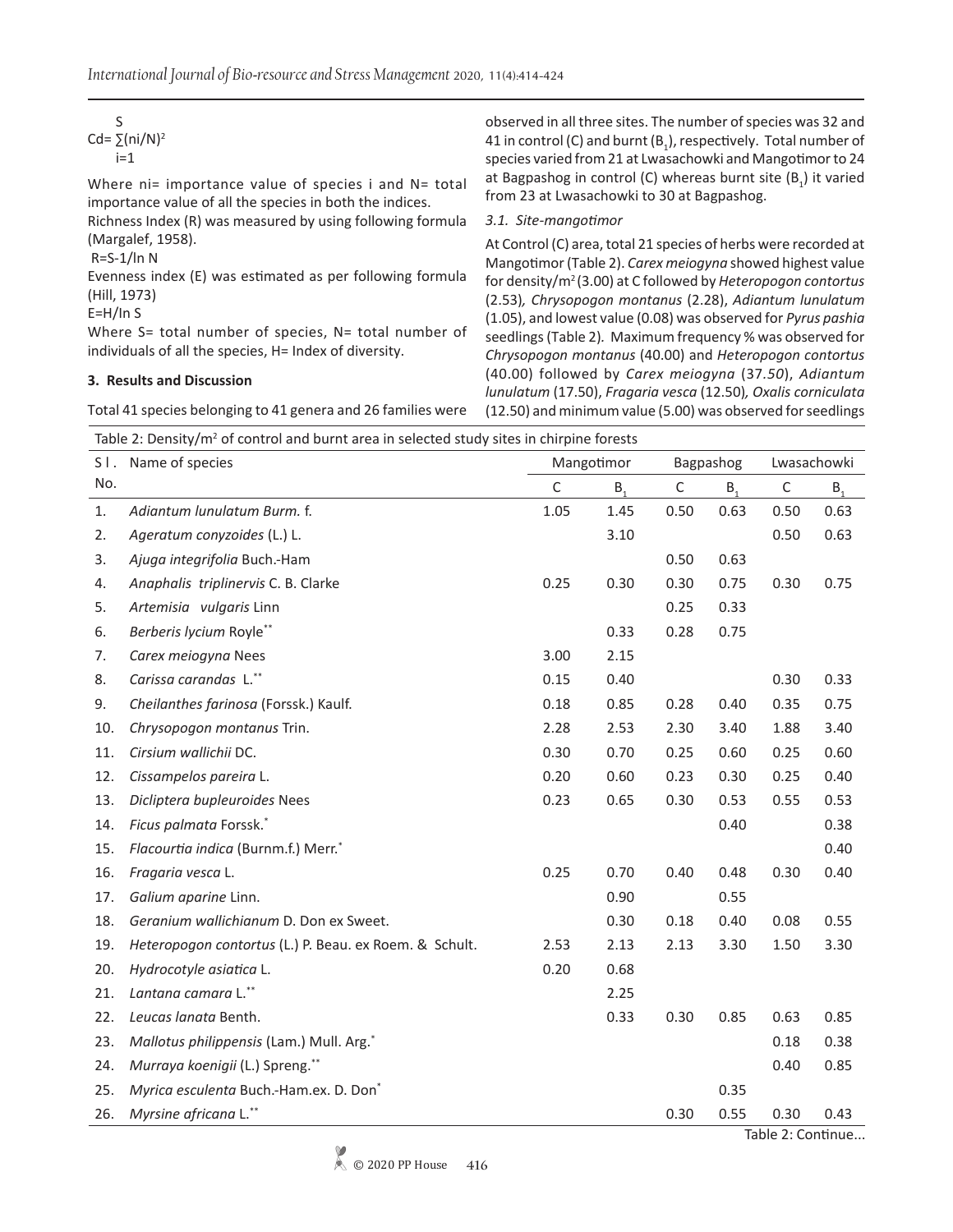#### *Kumar et al.*, 2020

| Sl. No. | Name of species                   |       | Mangotimor |       | Bagpashog      |      | Lwasachowki |
|---------|-----------------------------------|-------|------------|-------|----------------|------|-------------|
|         |                                   | C     | $B_{1}$    | C     | B <sub>1</sub> | C    | $B_{1}$     |
| 27.     | Oxalis corniculata L.             | 0.38  | 0.48       | 0.30  | 0.38           | 0.50 | 0.60        |
| 28.     | Parthenium hysterophorus L.       | 0.13  | 0.30       |       |                |      |             |
| 29.     | Pinus roxburghii Sarg.*           | 0.10  | 0.28       | 0.15  | 0.40           | 0.23 | 0.33        |
| 30.     | Prinsepia utilis Royle**          |       |            |       | 0.60           |      |             |
| 31.     | Pteris cretica L.                 |       |            |       | 0.85           |      |             |
| 32.     | Pyrus pashia Buch.-Ham.ex D. Don* | 0.08  | 0.25       | 0.18  | 0.40           |      |             |
| 33.     | Rubia cordifolia L.               |       |            | 0.18  | 0.60           |      |             |
| 34.     | Rubus ellipticus Sm.              | 0.25  |            | 0.30  | 0.38           | 0.15 | 0.35        |
| 35.     | Sapium insigne (Royle) Trimen*    |       | 0.13       |       |                |      |             |
| 36.     | Solanum nigrum L.                 | 0.23  |            | 0.30  | 0.85           |      |             |
| 37.     | Sonchus asper (L.) Hill           |       |            | 0.30  | 0.43           | 0.30 | 0.25        |
| 38.     | Thalictrum foliolosum DC.         | 0.25  | 0.45       |       |                |      |             |
| 39.     | Thymus linearis Benth.            |       |            |       | 0.60           |      |             |
| 40.     | Viola serpens Wall. ex Ging.      | 0.30  | 0.53       | 0.28  | 0.35           | 0.48 | 0.55        |
| 41.     | Zanthoxylum armatum DC.**         | 0.13  |            | 0.25  | 0.25           |      |             |
| Total   |                                   | 12.43 | 22.73      | 10.70 | 21.25          | 9.90 | 17.60       |

\*: Natural regeneration of trees; \*\*: natural regeneration of shrubs

of *Pinus roxburghii* and *Pyrus pashia* as well as *Parthenium hysterophorus* (Table 3). Maximum abundance was observed for *Carex meiogyna* (8.00) followed by *Heteropogon contortus* (6.31), *Adiantum lunulatum* (6.00), *Chrysopogon montanus*  (5.69), and minimum value (1.50) was observed for *Pyrus pashia* (Table 4)*. Carex meiogyna* (38.26) was dominant species on the basis of IVI at C followed by *Heteropogon contortus* (35.42), *Chrysopogon montanus* (33.73), *Adiantum* 

|     | Table 3: Frequency (%) of control and burnt area in selected study sites in chirpine forests |       |                |       |                |             |       |  |  |  |
|-----|----------------------------------------------------------------------------------------------|-------|----------------|-------|----------------|-------------|-------|--|--|--|
|     | Sl. No. Name of species                                                                      |       | Mangotimor     |       | Bagpashog      | Lwasachowki |       |  |  |  |
|     |                                                                                              | C     | B <sub>1</sub> | C     | B <sub>1</sub> | C           | $B_1$ |  |  |  |
| 1.  | Adiantum lunulatum Burm. f.                                                                  | 17.50 | 22.50          | 10.00 | 22.50          | 10.00       | 22.50 |  |  |  |
| 2.  | Ageratum conyzoides (L.) L.                                                                  |       | 25.00          |       |                | 10.00       | 15.00 |  |  |  |
| 3.  | Ajuga integrifolia Buch.-Ham                                                                 |       |                | 10.00 | 15.00          |             |       |  |  |  |
| 4.  | Anaphalis triplinervis C. B. Clarke                                                          | 7.50  | 7.50           | 5.00  | 15.00          | 5.00        | 15.00 |  |  |  |
| 5.  | Artemisia vulgaris Linn                                                                      |       |                | 5.00  | 7.50           |             |       |  |  |  |
| 6.  | Berberis lycium Royle**                                                                      |       | 7.50           | 7.50  | 20.00          |             |       |  |  |  |
| 7.  | Carex meiogyna Nees                                                                          | 37.50 | 20.00          |       |                |             |       |  |  |  |
| 8.  | Carissa carandas L.**                                                                        | 7.50  | 10.00          |       |                | 5.00        | 7.50  |  |  |  |
| 9.  | Cheilanthes farinosa (Forssk.) Kaulf.                                                        | 10.00 | 15.00          | 10.00 | 10.00          | 7.50        | 20.00 |  |  |  |
| 10. | Chrysopogon montanus Trin.                                                                   | 40.00 | 40.00          | 30.00 | 47.50          | 37.50       | 47.50 |  |  |  |
| 11. | Cirsium wallichii DC.                                                                        | 7.50  | 12.50          | 5.00  | 15.00          | 5.00        | 15.00 |  |  |  |
| 12. | Cissampelos pareira L.                                                                       | 7.50  | 12.50          | 5.00  | 15.00          | 5.00        | 10.00 |  |  |  |
| 13. | Dicliptera bupleuroides Nees                                                                 | 10.00 | 12.50          | 5.00  | 12.50          | 7.50        | 12.50 |  |  |  |
| 14. | Ficus palmata Forssk.*                                                                       |       |                |       | 10.00          |             | 12.50 |  |  |  |
| 15. | Flacourtia indica (Burnm.f.) Merr.*                                                          |       |                |       |                |             | 10.00 |  |  |  |
| 16. | Fragaria vesca L.                                                                            | 12.50 | 12.50          | 7.50  | 12.50          | 5.00        | 10.00 |  |  |  |

Table 3: Continue...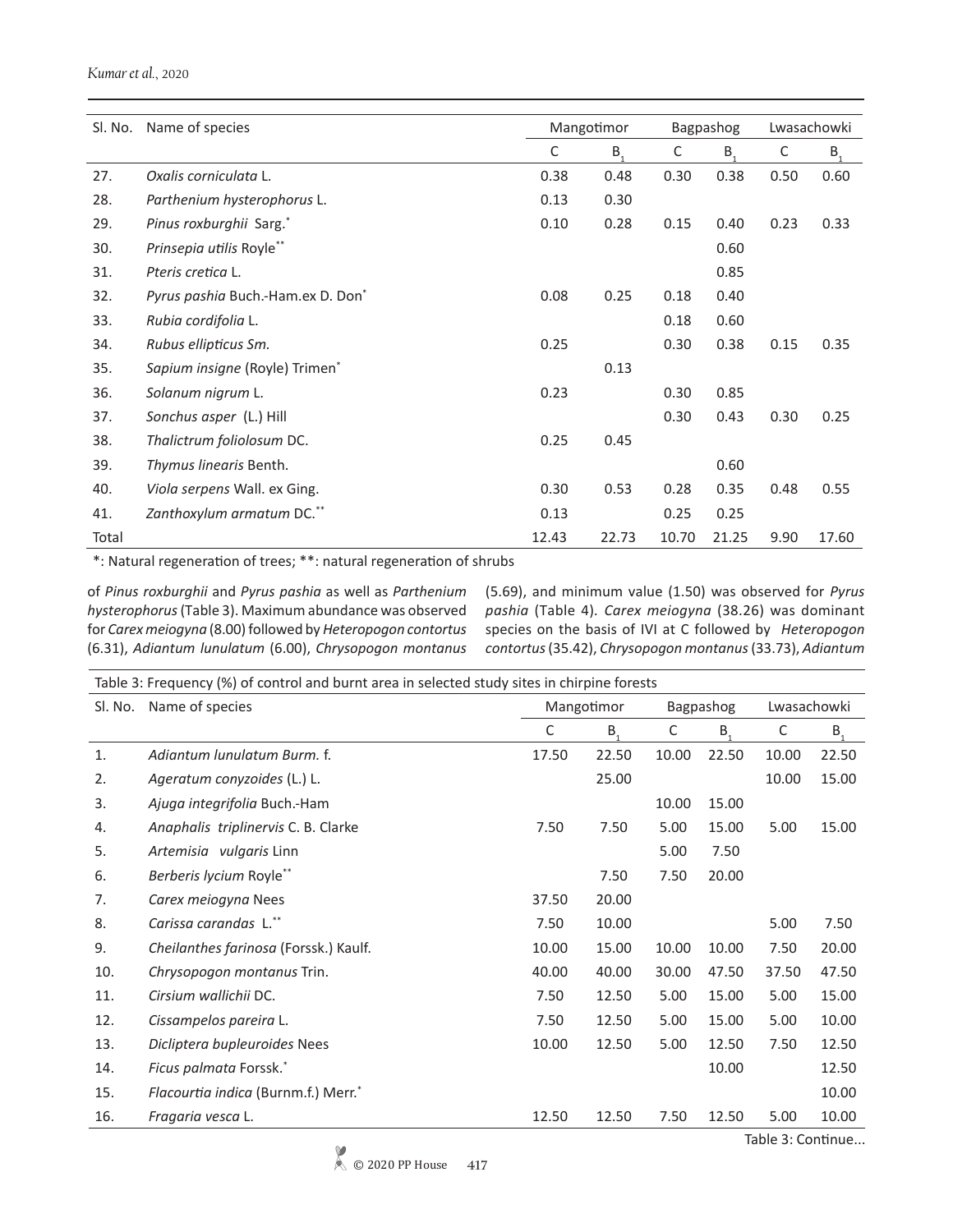*International Journal of Bio-resource and Stress Management* 2020, 11(4):414-424

|     | Sl. No. Name of species                                |       | Mangotimor |             | Bagpashog      | Lwasachowki |         |
|-----|--------------------------------------------------------|-------|------------|-------------|----------------|-------------|---------|
|     |                                                        | С     | $B_{1}$    | $\mathsf C$ | B <sub>1</sub> | $\mathsf C$ | $B_{1}$ |
| 17. | Galium aparine Linn.                                   |       | 15.00      |             | 10.00          |             |         |
| 18. | Geranium wallichianum D. Don ex Sweet.                 |       | 15.00      | 5.00        | 10.00          | 2.50        | 10.00   |
| 19. | Heteropogon contortus (L.) P. Beau. ex Roem. & Schult. | 40.00 | 40.00      | 25.00       | 45.00          | 385.00      | 45.00   |
| 20. | Hydrocotyle asiatica L.                                | 7.50  | 20.00      |             |                |             |         |
| 21. | Lantana camara L.**                                    |       | 22.50      |             |                |             |         |
| 22. | Leucas lanata Benth.                                   |       | 15.00      | 5.00        | 15.00          | 7.50        | 15.00   |
| 23. | Mallotus philippensis (Lam.) Mull. Arg.*               |       |            |             |                | 5.00        | 10.00   |
| 24. | Murraya koenigii (L.) Spreng.**                        |       |            |             |                | 5.00        | 17.50   |
| 25. | Myrica esculenta Buch.-Ham.ex. D. Don*                 |       |            |             | 10.00          |             |         |
| 26. | Myrsine africana L.**                                  |       |            | 7.50        | 10.00          | 7.50        | 12.50   |
| 27. | Oxalis corniculata L.                                  | 12.50 | 17.50      | 7.50        | 10.00          | 7.50        | 12.50   |
| 28. | Parthenium hysterophorus L.                            | 5.00  | 10.00      |             |                |             |         |
| 29. | Pinus roxburghii Sarg.*                                | 5.00  | 7.50       | 5.00        | 12.50          | 7.50        | 10.00   |
| 30. | Prinsepia utilis Royle**                               |       |            |             | 15.00          |             |         |
| 31. | Pteris cretica L.                                      |       |            |             | 17.50          |             |         |
| 32. | Pyrus pashia Buch.-Ham.ex D. Don*                      | 5.00  | 7.50       | 7.50        | 12.50          |             |         |
| 33. | Rubia cordifolia L.                                    |       |            | 5.00        | 15.00          |             |         |
| 34. | Rubus ellipticus Sm.                                   | 7.50  |            | 5.00        | 10.00          | 5.00        | 10.00   |
| 35. | Sapium insigne (Royle) Trimen*                         |       | 7.50       |             |                |             |         |
| 36. | Solanum nigrum L.                                      | 10.00 |            | 7.50        | 17.50          |             |         |
| 37. | Sonchus asper (L.) Hill                                |       |            | 7.50        | 12.50          | 7.50        | 7.50    |
| 38. | Thalictrum foliolosum DC.                              | 7.50  | 12.50      |             |                |             |         |
| 39. | Thymus linearis Benth.                                 |       |            |             | 12.50          |             |         |
| 40. | Viola serpens Wall. ex Ging.                           | 10.00 | 15.00      | 10.00       | 10.00          | 7.50        | 12.50   |
| 41. | Zanthoxylum armatum DC.**                              | 5.00  |            | 5.00        | 7.50           |             |         |

\*: Natural regeneration of trees; \*\*: natural regeneration of shrubs

*lunulatum* (20.71) and least dominant was *Pinus roxburghii*  (5.10) (Table 5).

Whereas, at burnt  $(B_1)$  area, total 25 species of herbs were recorded at Mangotimor (Table 2). *Ageratum conyzoides* showed highest value for density/ $m^2$  (3.10) followed by *Chrysopogon montanus* (2.53), *Lantana camara* seedlings (2.25), *Heteropogon contortus* (2.13), and lowest value (0.13) was observed for *Sapium insigne* (Table 2)*.* Maximum frequency % was observed for *Chrysopogon montanus* (40.00) and *Heteropogon contortus* (40.00) followed by *Ageratum lunulatum* (25.00), *Adiantum lunulatum* (22.50), *Lantana camara* seedlings(22.50), *Carex meiogyna* (20.00)*, Hydrocotyl asiatica* (20.00) and minimum value (7.50) was observed for *Pinus roxburghii, Pyrus pashia* and *Sapium insigne* (Table-3). Maximum abundance was observed for *Ageratum conyzoides*  (12.40) followed by by *Carex meiogyna* (10.75), *Lantana camara* seedlings (10.00), *Adiantum lunulatum* (6.44) and

minimum value (1.67) was observed for *Sapium insigne* (Table 4)*. Ageratum conyzoides* (25.42) was dominant species on the basis of IVI at B1 followed *Chrysopogon montanus* (21.50), *Lantana camara* seedlings (20.85), *Heteropogon contortus*  (19.51) and least dominant was *Sapium insigne* (6.14) (Table 5).

#### *3.2. Site-bagpashog*

Total 24 species of herbs were recorded at Bagpashog at control (C) area (Table 2). *Chrysopogon montanus* showed highest value for density/m2 (2.30) followed by *Heteropogon contortus* (2.13), *Adiantum lunulatum* (0.50), *Ajuga bracteosa*  (0.50) and lowest value (0.15) was observed for seedlings of *Pinus roxburghii* (Table 2)*.* Maximum frequency % was observed for followed by *Chrysopogon montanus* (30.00)*, Heteropogon contortus* (25.00)*, Adiantum lunulatum* (10.00)*, Ajuga bracteosa* (10.00)*, Viola serpens* (10.00)*, Berberis lycium* seedlings (7.50)*, Fragaria vesca* (7.50)*, Myrsine*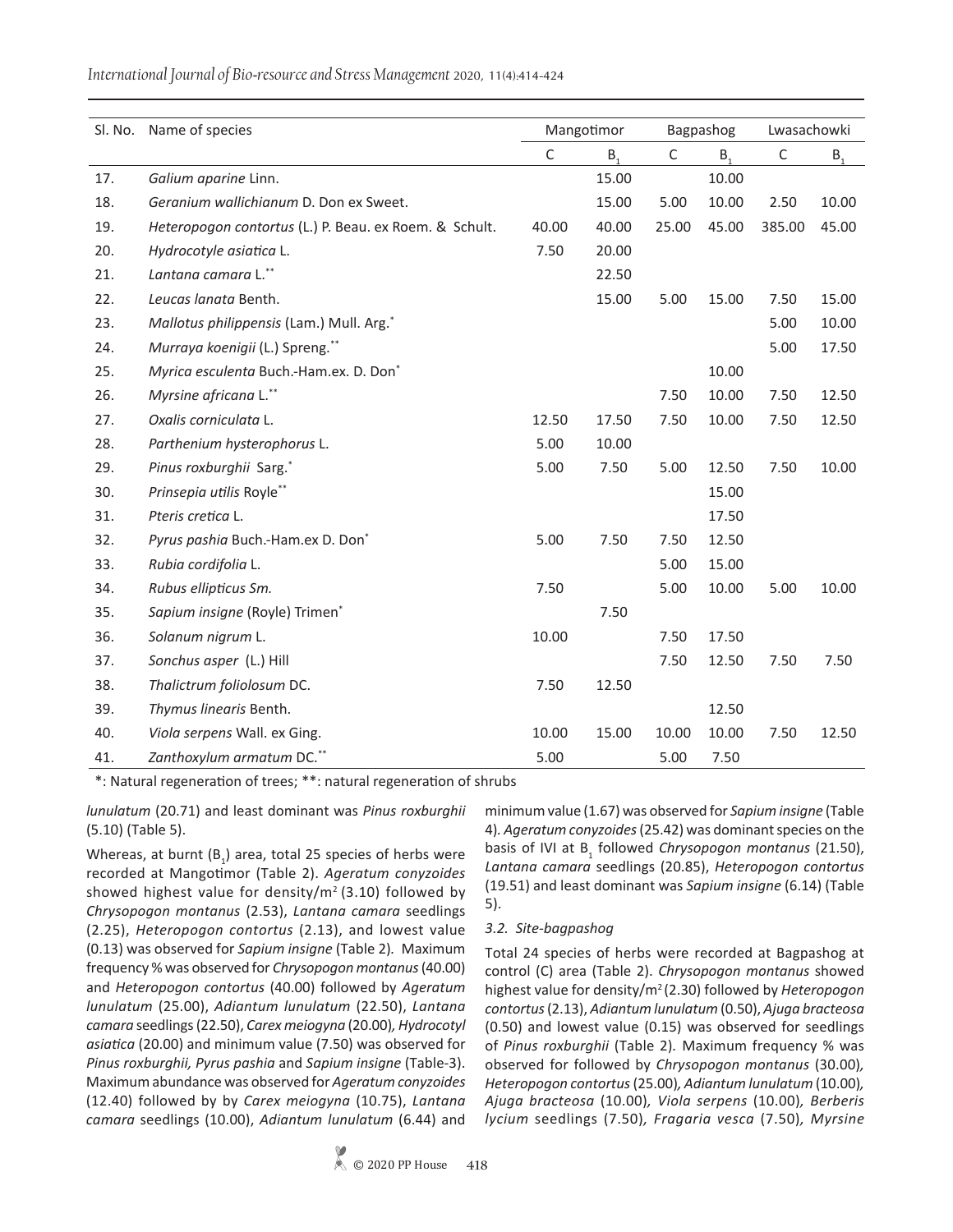*africana* seedlings (7.50), *Oxalis corniculata* (7.50), *Pyrus pashia* seedlings (7.50), *Solanum nigrum* (7.50), *Sonchus asper* (7.50) and minimum value (5.00) was observed for *Anaphalis triplinervis, Artemisia vulgaris, Cirsium wallichii, Cissampelos pareira, Dicliptera bupleuroides, Geranium wallichianum*, *Leucas lanata, Pinus roxburghii* seedlings*, Rubia cordifilia, Rubus ellipticus* seedlings and *Zanthoxylum armatum* seedlings (Table 3)*.* Maximum abundance was observed for *Chrysopogon montanus* (38.51) followed by

*Heteropogon contortus* (34.86)*, Ajuga bracteosa* (19.93)*, Adiantum lunulatum* (15.18) and minimum value (6.61) was observed for *Pinus roxburghii* seedlings(Table 4)*. Chrysopogon montanus* (38.51) was dominant species on the basis of IVI at C followed by *Heteropogon contortus* (24.86), *Ajuga bracteosa*  (19.93)*, Adiantum lunulatum* (15.18) and least dominant was *Pinus roxburghii* seedlings (6.06) (Table 5).

Whereas at burnt  $(B_1)$  area, total 30 species of herbs were recorded at Bagpashog (Table 2). *Chrysopogon montanus* 

|     | Table 4: Abundance/ $m^2$ of control and burnt area in selected study sites in chirpine forests |            |         |             |         |             |         |  |  |  |
|-----|-------------------------------------------------------------------------------------------------|------------|---------|-------------|---------|-------------|---------|--|--|--|
| SI. | Name of species                                                                                 | Mangotimor |         | Bagpashog   |         | Lwasachowki |         |  |  |  |
| No. |                                                                                                 | C          | $B_{1}$ | $\mathsf C$ | $B_{1}$ | $\mathsf C$ | $B_{1}$ |  |  |  |
| 1.  | Adiantum lunulatum Burm. f.                                                                     | 6.00       | 6.44    | 5.00        | 2.78    | 5.00        | 2.78    |  |  |  |
| 2.  | Ageratum conyzoides (L.) L.                                                                     |            | 12.40   |             |         | 5.00        | 4.17    |  |  |  |
| 3.  | Ajuga integrifolia Buch.-Ham                                                                    |            |         | 5.00        | 4.17    |             |         |  |  |  |
| 4.  | Anaphalis triplinervis C. B. Clarke                                                             | 3.33       | 4.00    | 6.00        | 5.00    | 6.00        | 5.00    |  |  |  |
| 5.  | Artemisia vulgaris Linn                                                                         |            |         | 5.00        | 4.33    |             |         |  |  |  |
| 6.  | Berberis lycium Royle**                                                                         |            | 4.33    | 3.67        | 3.75    |             |         |  |  |  |
| 7.  | Carex meiogyna Nees                                                                             | 8.00       | 10.75   |             |         |             |         |  |  |  |
| 8.  | Carissa carandas L.**                                                                           | 2.00       | 4.00    |             |         | 6.00        | 4.33    |  |  |  |
| 9.  | Cheilanthes farinosa (Forssk.) Kaulf.                                                           | 1.75       | 5.67    | 2.75        | 4.00    | 4.67        | 3.75    |  |  |  |
| 10. | Chrysopogon montanus Trin.                                                                      | 5.69       | 6.31    | 7.67        | 7.16    | 5.00        | 7.16    |  |  |  |
| 11. | Cirsium wallichii DC.                                                                           | 4.00       | 5.60    | 5.00        | 4.00    | 5.00        | 4.00    |  |  |  |
| 12. | Cissampelos pareira L.                                                                          | 2.67       | 4.80    | 4.50        | 2.00    | 5.00        | 4.00    |  |  |  |
| 13. | Dicliptera bupleuroides Nees                                                                    | 2.25       | 5.20    | 6.00        | 4.20    | 7.33        | 4.20    |  |  |  |
| 14. | Ficus palmata Forssk.*                                                                          |            |         |             | 4.00    |             | 3.00    |  |  |  |
| 15. | Flacourtia indica (Burnm.f.) Merr.*                                                             |            |         |             |         |             | 4.00    |  |  |  |
| 16. | Fragaria vesca L.                                                                               | 2.00       | 5.60    | 5.33        | 3.80    | 6.00        | 4.00    |  |  |  |
| 17. | Galium aparine Linn.                                                                            |            | 6.00    |             | 5.50    |             | 0.00    |  |  |  |
| 18. | Geranium wallichianum D. Don ex Sweet.                                                          |            | 2.00    | 3.50        | 4.00    | 3.00        | 5.50    |  |  |  |
| 19. | Heteropogon contortus (L.) P. Beau. ex Roem. & Schult.                                          | 6.31       | 5.31    | 8.50        | 7.33    | 0.39        | 7.33    |  |  |  |
| 20. | Hydrocotyle asiatica L.                                                                         | 2.67       | 3.38    |             |         |             |         |  |  |  |
| 21. | Lantana camara L.**                                                                             |            | 10.00   |             |         |             |         |  |  |  |
| 22. | Leucas lanata Benth.                                                                            |            | 2.17    | 6.00        | 5.67    | 8.33        | 5.67    |  |  |  |
| 23. | Mallotus philippensis (Lam.) Mull. Arg.*                                                        |            |         |             |         | 3.50        | 3.75    |  |  |  |
| 24. | Murraya koenigii (L.) Spreng.**                                                                 |            |         |             |         | 8.00        | 4.86    |  |  |  |
| 25. | Myrica esculenta Buch.-Ham.ex. D. Don*                                                          |            |         |             | 3.50    |             |         |  |  |  |
| 26. | Myrsine africana L.**                                                                           |            |         | 4.00        | 5.50    | 4.00        | 3.40    |  |  |  |
| 27. | Oxalis corniculata L.                                                                           | 3.00       | 2.71    | 4.00        | 3.75    | 6.67        | 4.80    |  |  |  |
| 28. | Parthenium hysterophorus L.                                                                     | 2.50       | 3.00    |             |         |             |         |  |  |  |
| 29. | Pinus roxburghii Sarg.*                                                                         | 2.00       | 3.67    | 3.00        | 3.20    | 3.00        | 3.25    |  |  |  |
| 30. | Prinsepia utilis Royle**                                                                        |            |         |             | 4.00    |             |         |  |  |  |
| 31. | Pteris cretica L.                                                                               |            |         |             | 4.86    |             |         |  |  |  |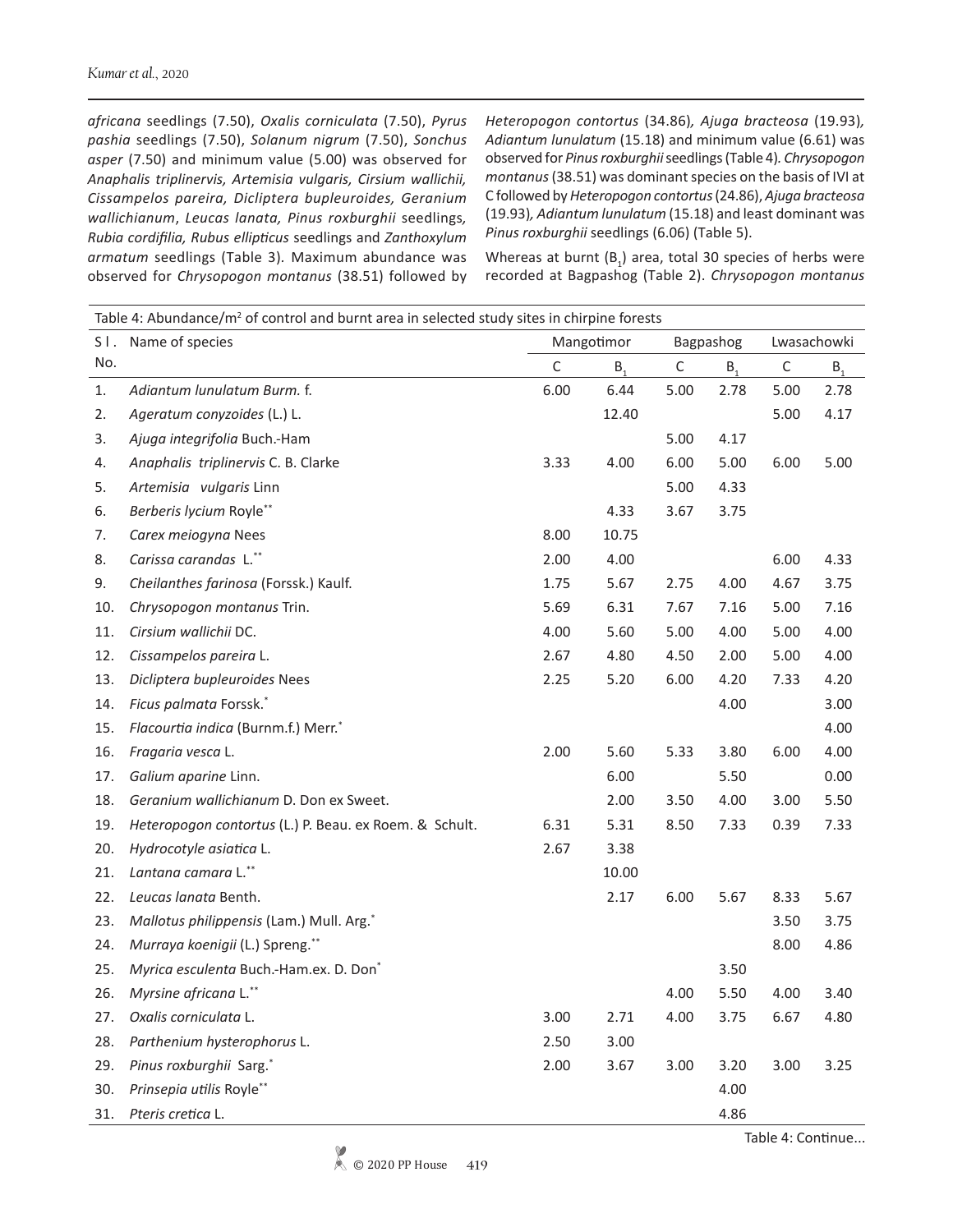|  | International Journal of Bio-resource and Stress Management 2020, 11(4):414-424 |
|--|---------------------------------------------------------------------------------|
|  |                                                                                 |

| Sl. No. | Name of species                   |      | Mangotimor | Bagpashog |         | Lwasachowki |                |
|---------|-----------------------------------|------|------------|-----------|---------|-------------|----------------|
|         |                                   | С    | $B_{1}$    | C         | $B_{1}$ | C           | B <sub>1</sub> |
| 32.     | Pyrus pashia Buch.-Ham.ex D. Don* | 1.50 | 3.33       | 2.33      | 3.20    |             |                |
| 33.     | Rubia cordifolia L.               |      |            | 3.50      | 4.00    |             |                |
| 34.     | Rubus ellipticus Sm.              | 3.33 |            | 6.00      | 3.75    | 3.00        | 3.50           |
| 35.     | Sapium insigne (Royle) Trimen*    |      | 1.67       |           |         |             |                |
| 36.     | Solanum nigrum L.                 | 2.25 |            | 4.00      | 4.86    |             |                |
| 37.     | Sonchus asper (L.) Hill           |      |            | 4.00      | 3.40    | 4.00        | 3.33           |
| 38.     | Thalictrum foliolosum DC.         | 3.33 | 3.60       |           |         |             |                |
| 39.     | Thymus linearis Benth.            |      |            |           | 4.80    |             |                |
| 40.     | Viola serpens Wall. ex Ging.      | 3.00 | 3.50       | 2.75      | 3.50    | 6.33        | 4.40           |
| 41.     | Zanthoxylum armatum DC.**         | 2.50 |            | 5.00      | 3.33    |             |                |

\*: Natural regeneration of trees; \*\*: natural regeneration of shrubs

|     | Table 5: Importance Value Index (IVI) of control and burnt area in selected study sites in chirpine forests |             |         |             |           |             |       |  |  |
|-----|-------------------------------------------------------------------------------------------------------------|-------------|---------|-------------|-----------|-------------|-------|--|--|
| S1. | Name of species                                                                                             | Mangotimor  |         |             | Bagpashog | Lwasachowki |       |  |  |
| No. |                                                                                                             | $\mathsf C$ | $B_{1}$ | $\mathsf C$ | $B_{1}$   | $\mathsf C$ | $B_1$ |  |  |
| 1.  | Adiantum lunulatum Burm. f.                                                                                 | 20.71       | 15.66   | 15.18       | 11.20     | 12.69       | 13.89 |  |  |
| 2.  | Ageratum conyzoides (L.) L.                                                                                 |             | 25.42   |             |           | 17.64       | 13.88 |  |  |
| 3.  | Ajuga integrifolia Buch.-Ham                                                                                |             |         | 19.93       | 11.23     |             |       |  |  |
| 4.  | Anaphalis triplinervis C. B. Clarke                                                                         | 15.58       | 6.91    | 7.48        | 10.17     | 6.24        | 12.55 |  |  |
| 5.  | Artemisia vulgaris Linn                                                                                     |             |         | 7.54        | 7.48      |             |       |  |  |
| 6.  | Berberis lycium Royle**                                                                                     |             | 8.09    | 8.51        | 9.19      |             |       |  |  |
| 7.  | Carex meiogyna Nees                                                                                         | 38.26       | 14.68   |             |           |             |       |  |  |
| 8.  | Carissa carandas L.**                                                                                       | 11.13       | 6.42    |             |           | 6.80        | 9.24  |  |  |
| 9.  | Cheilanthes farinosa (Forssk.) Kaulf.                                                                       | 7.95        | 8.72    | 12.85       | 6.03      | 7.25        | 11.38 |  |  |
| 10. | Chrysopogon montanus Trin.                                                                                  | 33.73       | 21.50   | 38.51       | 26.84     | 31.39       | 33.01 |  |  |
| 11. | Cirsium wallichii DC.                                                                                       | 10.77       | 10.64   | 11.71       | 7.24      | 10.64       | 8.96  |  |  |
| 12. | Cissampelos pareira L.                                                                                      | 11.60       | 9.47    | 13.90       | 6.73      | 13.16       | 7.46  |  |  |
| 13. | Dicliptera bupleuroides Nees                                                                                | 15.26       | 7.19    | 11.49       | 9.21      | 9.23        | 11.38 |  |  |
| 14. | Ficus palmata Forssk.*                                                                                      |             |         |             | 5.18      |             | 9.73  |  |  |
| 15. | Flacourtia indica (Burnm.f.) Merr.*                                                                         |             |         |             |           |             | 6.41  |  |  |
| 16. | Fragaria vesca L.                                                                                           | 9.47        | 8.21    | 11.57       | 6.49      | 10.43       | 10.75 |  |  |
| 17. | Galium aparine Linn.                                                                                        |             | 16.18   |             | 12.39     |             |       |  |  |
| 18. | Geranium wallichianum D. Don ex Sweet.                                                                      |             | 10.20   | 8.23        | 8.70      | 7.57        | 15.30 |  |  |
| 19. | Heteropogon contortus (L.) P. Beau. ex Roem. & Schult.                                                      | 35.42       | 19.51   | 34.86       | 27.23     | 90.10       | 33.48 |  |  |
| 20. | Hydrocotyle asiatica L.                                                                                     | 10.88       | 13.51   |             |           |             |       |  |  |
| 21. | Lantana camara L.**                                                                                         |             | 20.85   |             |           |             |       |  |  |
| 22. | Leucas lanata Benth.                                                                                        |             | 10.73   | 7.62        | 8.56      | 10.14       | 10.56 |  |  |
| 23. | Mallotus philippensis (Lam.) Mull. Arg.*                                                                    |             |         |             |           | 6.99        | 11.07 |  |  |
| 24. | Murraya koenigii (L.) Spreng.**                                                                             |             |         |             |           | 7.41        | 15.62 |  |  |
| 25. | Myrica esculenta Buch.-Ham.ex. D. Don*                                                                      |             |         |             | 4.98      |             |       |  |  |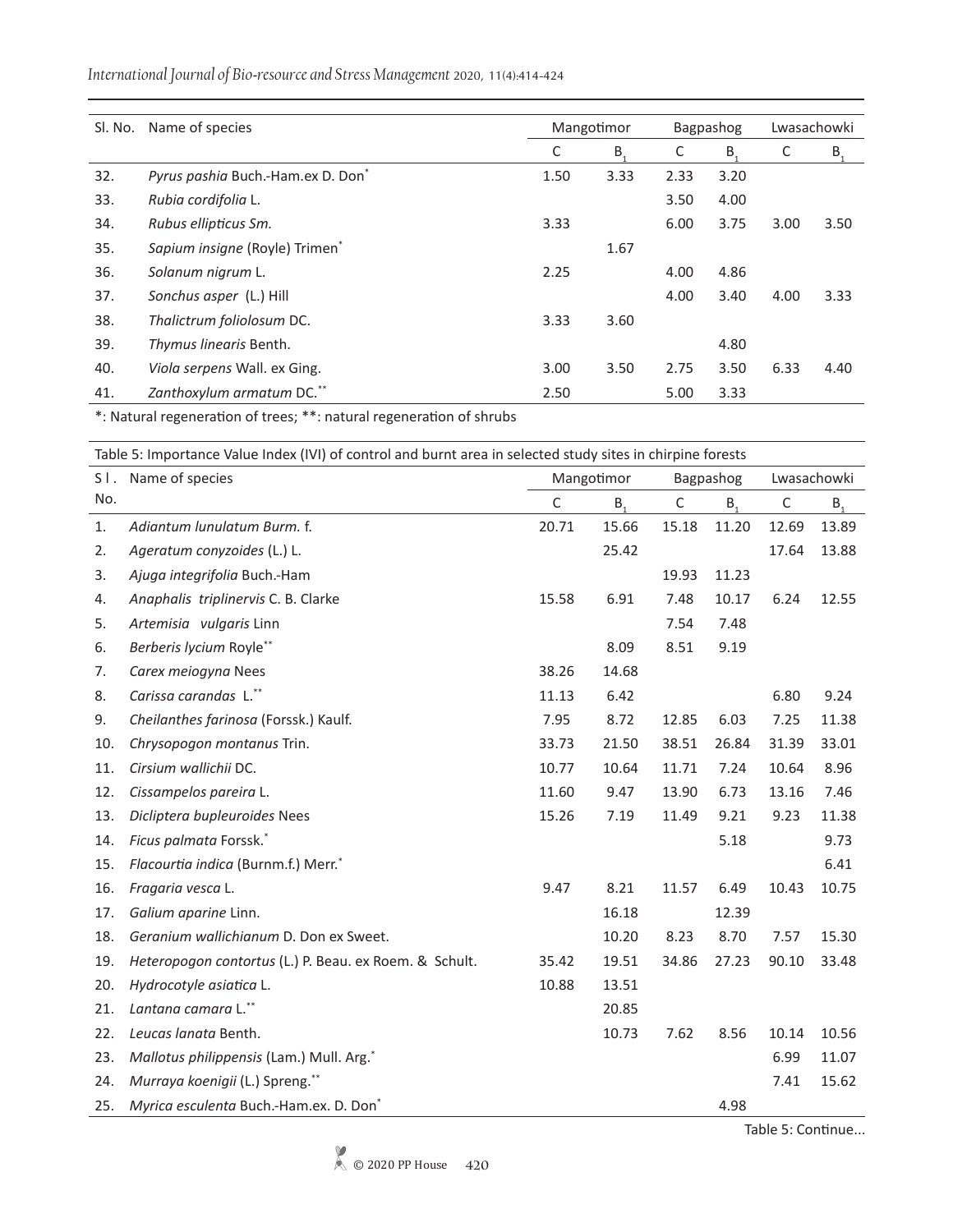#### *Kumar et al.*, 2020

| Sl. No. | Name of species                               |       | Mangotimor |       | Bagpashog | Lwasachowki |                |
|---------|-----------------------------------------------|-------|------------|-------|-----------|-------------|----------------|
|         |                                               | C     | $B_{1}$    | C     | $B_{1}$   | C           | B <sub>1</sub> |
| 26.     | Myrsine africana L.**                         |       |            | 8.86  | 12.39     | 6.86        | 12.05          |
| 27.     | Oxalis corniculata L.                         | 14.00 | 10.17      | 9.09  | 8.95      | 9.11        | 11.01          |
| 28.     | Parthenium hysterophorus L.                   | 7.17  | 10.57      |       |           |             |                |
| 29.     | Pinus roxburghii Sarg.*                       | 5.10  | 8.03       | 6.61  | 8.93      | 10.85       | 12.11          |
| 30.     | Prinsepia utilis Royle**                      |       |            |       | 7.24      |             |                |
| 31.     | Pteris cretica L.                             |       |            |       | 12.65     |             |                |
| 32.     | Pyrus pashia Buch.-Ham.ex D. Don <sup>*</sup> | 6.77  | 8.12       | 7.69  | 7.79      |             |                |
| 33.     | Rubia cordifolia L.                           |       |            | 8.23  | 7.24      |             |                |
| 34.     | Rubus ellipticus Sm.                          | 7.23  |            | 7.62  | 8.95      | 5.29        | 10.25          |
| 35.     | Sapium insigne (Royle) Trimen <sup>*</sup>    |       | 6.14       |       |           |             |                |
| 36.     | Solanum nigrum L.                             | 12.72 |            | 8.86  | 12.65     |             |                |
| 37.     | Sonchus asper (L.) Hill                       |       |            | 9.09  | 9.74      | 6.86        | 9.21           |
| 38.     | Thalictrum foliolosum DC.                     | 7.63  | 8.81       |       |           |             |                |
| 39.     | Thymus linearis Benth.                        |       |            |       | 8.91      |             |                |
| 40.     | Viola serpens Wall. ex Ging.                  | 8.55  | 14.27      | 12.85 | 8.28      | 13.37       | 10.72          |
| 41.     | Zanthoxylum armatum DC.**                     | 10.08 |            | 11.71 | 7.44      |             |                |

\*: Natural regeneration of trees; \*\*: natural regeneration of shrubs

showed highest value for density/ $m^2$  (3.40) followed by *Heteropogon contortus* (2.30), *Leucas lanata* (0.85), *Pteris cretica* (0.85), *Solanum nigrum* (0.85), *Anaphalis triplinervis* (0.75), *Berberis lycium* seedlings (0.750 and lowest value (0.25) was observed for *Zanthoxylum armatum* seedlings (Table-2)*.* Maximum frequency % was observed for followed by *Chrysopogon montanus* (47.50)*, Heteropogon contortus*  (45.00)*, Adiantum lunulatum* (22.50)*, Berberis lycium* seedlings (20.00) and minimum value (7.50) was observed for *Artemisia vulgaris,* and *Zanthoxylum armatum* seedlings (Table 3)*.*  Maximum abundance was observed for *Heteropogon contortus* (7.33) followed by *Chrysopogon montanus* (7.16)*, Leucas lanata* (5.67)*, Myrsine africana* seedlings (5.50) and minimum value (2.00) was observed for *Cissampelos pareira* (Table 4)*. Heteropogon contortus* (27.23) was dominant species on the basis of IVI at B<sub>1</sub> followed by *Chrysopogon montanus* (26.84), *Pteris cretica* (12.65)*, Myrsine africana*  seedlings (12.39) and least dominant was *Myrica esculenta* seedlings (4.98) (Table 5).

#### *3.3. Site-Lwasachowki*

Total 21 species of herbs were recorded at Lwasachowki at control (C) area (Table 2). *Chrysopogon montanus* (1.88) showed highest value for density/ $m^2$  at C followed by *Heteropogon contortus* (1.50), *Leucas lanata* (0.63), *Dicliptera bupleuroides* (0.55) and least dominant (0.08) was recorded for *Geranium wallichianum* (Table 2). Maximum frequency % was observed (385.00) for *Heteropogon contortus* followed by *Chrysopogon montanus* (37.50)*, Adiantum lunulatum*  (10.00), *Ageratum conyzoides* (10.00), *Cheilanthes farinosa*  (7.50), *Dicliptera bupleuroides* (7.50), *Leucas lanata* (7.50), *Myrsine africana* seedlings (7.50), *Oxalis corniculata* (7.50), *Pinus roxburghii* seedlings (7.50), *Sonchus asper* (7.50), *Viola serpens* (7.50) and minimum value (2.50) was observed for *Geranium wallichianum* (Table 3). Maximum abundance was observed for *Leucas lanata* (8.33) followed by *Murraya koenigii* seedlings (8.00), *Dicliptera bupleuroides* (7.33)*, Oxalis corniculata* (6.67) and minimum value (0.39) was observed for *Heteropogon contortus* (Table 4)*. Heteropogon contortus*  (90.10) was dominant species on the basis of IVI at C followed by *Chrysopogon montanus* (31.39), *Ageratum conyzoides*  (17.64), *Viola serpens* (13.37) and least dominant (5.29) was recorded for *Rubus ellipticus* seedlings (Table 5).

Whereas total 23 species of herbs were recorded at Lwasachowki at burnt (B1 ) area (Table 2). *Chrysopogon montanus* (3.40) showed highest value for density/m<sup>2</sup> followed by *Heteropogon contortus* (3.30), *Leucas lanata* (0.85)*, Murraya koenigii* seedlings (0.85), *Cheilanthes farinosa* (0.75) and least dominant (0.25) was recorded for *Sonchus asper* (Table 2). Maximum frequency % was observed (47.50) for *Chrysopogon montanus* followed by *Heteropogon contortus*  (45.00)*, Adiantum lunulatum* (22.50), *Cheilanthes farinosa*  (20.00) and minimum value (7.50) was observed for *Carrisa carandas* seedlings and *Sonchus asper* (Table 3). Maximum abundance was observed for *Heteropogon contortus* (7.33) followed by *Chrysopogon montanus* (7.16), *Geranium wallichianum* (5.50), Anaphalis triplinervis (5.00) and minimum value (2.78) were observed for *Adiantum lunulatum* (Table 4)*.*  Heteropogon contortus (33.48) at B<sub>1</sub> was dominant species on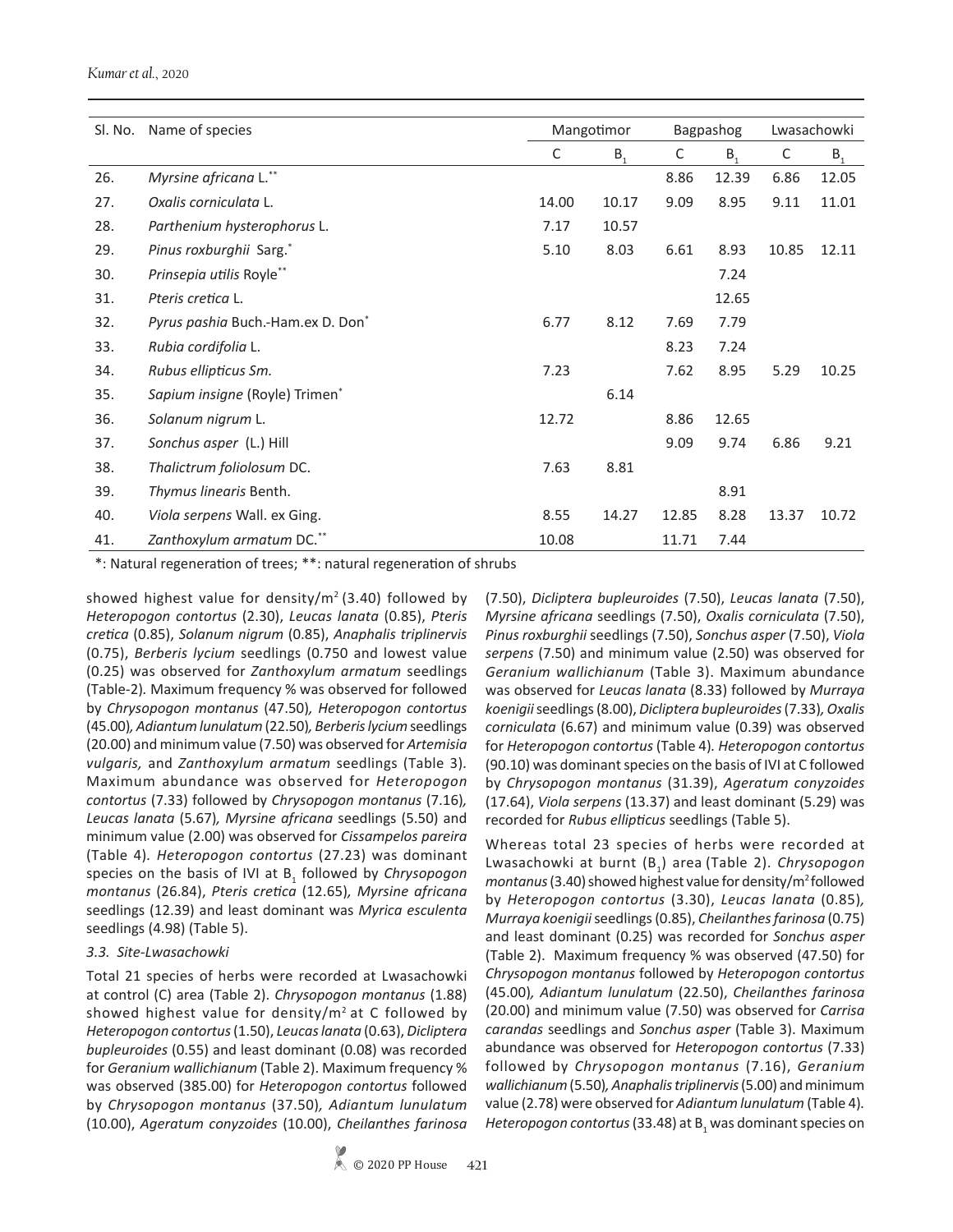the basis of IVI followed by *Chrysopogon montanus* (33.01), *Murraya koenigii* seedlings (15.62), *Geranium wallichianum* (15.30) and least dominant (6.41) was recorded for *Flacourtia indica* (Table 5).

## *3.4. Distribution pattern*

The abundance to frequency ratio (A/F) for herbs was > 0.05 in C as well as  $B_1$  in all the three sites which indicate that the distribution pattern of all the species was contiguous.

## *3.5. Concentration of dominance (Cd)*

The value of concentration of dominance (Cd) was highest (0.12) at Lwasachowki (C) followed by 0.07 at Mangotimor (C) and lowest (0.04) at Bagpashog  $(B_1)$  (Table 6).

## *3.6. Diversity index (H)*

The maximum value of diversity index (H) was 3.30 at Bagpashog  $(B_1)$  followed by 3.13 at Mangotimor  $(B_1)$  and minimum was 2.63 at Lwasachowki (C) (Table 6).

## *3.7. Species richness index (R)*

The richness index (R) was highest (4.30) at Bagpashog  $(B_1)$ 

followed by 3.80 at Bagpashog (C) and lowest was 3.22 at Mangotimor (C) (Table 6).

#### *3.8. Evenness index (E)*

The value of eveness index (E) was maximum (0.974) at Mangotimor  $(B_1)$  followed by 0.971 at Bagpashog  $(B_1)$  and minimum (0.863) at Lwasachowki (C) (Table 6).

The total density was higher in burnt sites compared to control. The general pattern of plant distribution is contiguous in nature and has been observed by many workers (Kershaw, 1973: Singh and Yadava, 1974 and Kunhikannan et al., 1998) which means plants are adapted in chir pine forests due to frequent occurrence of forest fire. The greater value of concentration of dominance in control site (C) indicate homogenous nature of the community and vice versa (Kohli et al., 2004 and Verma, 2014). The diversity was higher in B. as compared to C and various research workers (Elliot et al., 1999; Royo et al., 2010 and Agra et al., 2018) have reported the variation in diversity of ground flora due to treatments of burning.

Table 6: Concentration of dominance (Cd), diversity index (H), richness index (R) and evenness index (E) of control and burnt area in selected study sites in chirpine forests

| Sl. No. | Name of site | Concentration of dominance<br>(Cd) |      |      | Diversity index (H) |      | Richness index (R) |       | Evenness index (E) |  |
|---------|--------------|------------------------------------|------|------|---------------------|------|--------------------|-------|--------------------|--|
|         |              | C                                  | B    |      | B                   | C    | B.                 |       | B                  |  |
|         | Mangotimor   | 0.07                               | 0.05 | 2.86 | 3.13                | 3.22 | 3.52               | 0.940 | 0.974              |  |
| 2.      | Bagpashog    | 0.06                               | 0.04 | 3.03 | 3.30                | 3.80 | 4.30               | 0.953 | 0.971              |  |
|         | Lwasachowki  | 0.12                               | 0.05 | 2.63 | 3.04                | 3.34 | 3.36               | 0.863 | 0.968              |  |

## **4. Conclusion**

The density and diversity of herbs including regeneration of trees and shrubs were higher in burnt sites as compared to control. There is a need of conducting research to study long term impact of controlled burning on vegetation in chirpine forests.

## **5. Acknowledgment**

Authors are thankful to Director, HFRI for guidance and thankful to Indian Council of Forestry Research and Education, Dehradun for providing financial support for the study. The authors are also thankful to Divisional Forest Officers of Nahan, Solan and Rajgarh Forest Divisions and frontline staff of Himachal Pradesh Forest Department for their assistance during the study.

## **6. References**

Agra, H., Schowanek, S., Carmel, Y., Smith, R.K., Ne'eman, G., 2018. Forest conservation. In: Sutherland, W.J., Dicks, L.V., Ockendon, N., Petrovan, S.O., Smith, R.K. (Eds). What Works in Conservation 2018. Open Book Publishers, Cambrige, U.K., 285-328.

Alcaniz, M., Outerio, L., Francos, M. and Ubeda, X. 2018. Effects of prescribed fires on soil properties: A review. Science of the Total Environment, 944−957.

- Barden, L.S., Woods, F.W., 1976. Effects of fire on pine and pine hardwood forests in the southern Appalachians. Forest Science 22, 399−403.
- Borja, M.E.L., Madrigal, J., Candel-Perez, D., Jimenez, E., Moya, D., Heras, J.D.L., Guijarro, M., Vega, J.A., Fernadez, C., Hernando, C., 2016. Effects of prescribed burning, vegetation treatment and seed predation on natural regeneration of Spanish black pine (*Pinus nigra* Arn. Ssp. salzmannii) in pure and mixed forest stands. Forest Ecology and Management 378, 24−30
- Buckner, E.R., 1989. Evolution of Forest types in the South East. In: Waldrop, T.A. (Ed.), Proceedings of pinehardwood mixtures: A symposium on management and ecology of the type, 18-19 April 1989 at Atlanta, GA. United State Forest Service General Technical Report. SE-58, 27−33.
- Butnor, J.R., Johnsen, K.H., Maier, C.A., Nelson, C.D., 2020. Intra-Annual Variation in Soil C, N and Nutrients Pools after Prescribed Fire in a Mississippi Longleaf Pine (*Pinus palustris* Mill.). Plantation. Forests, 11, 1−14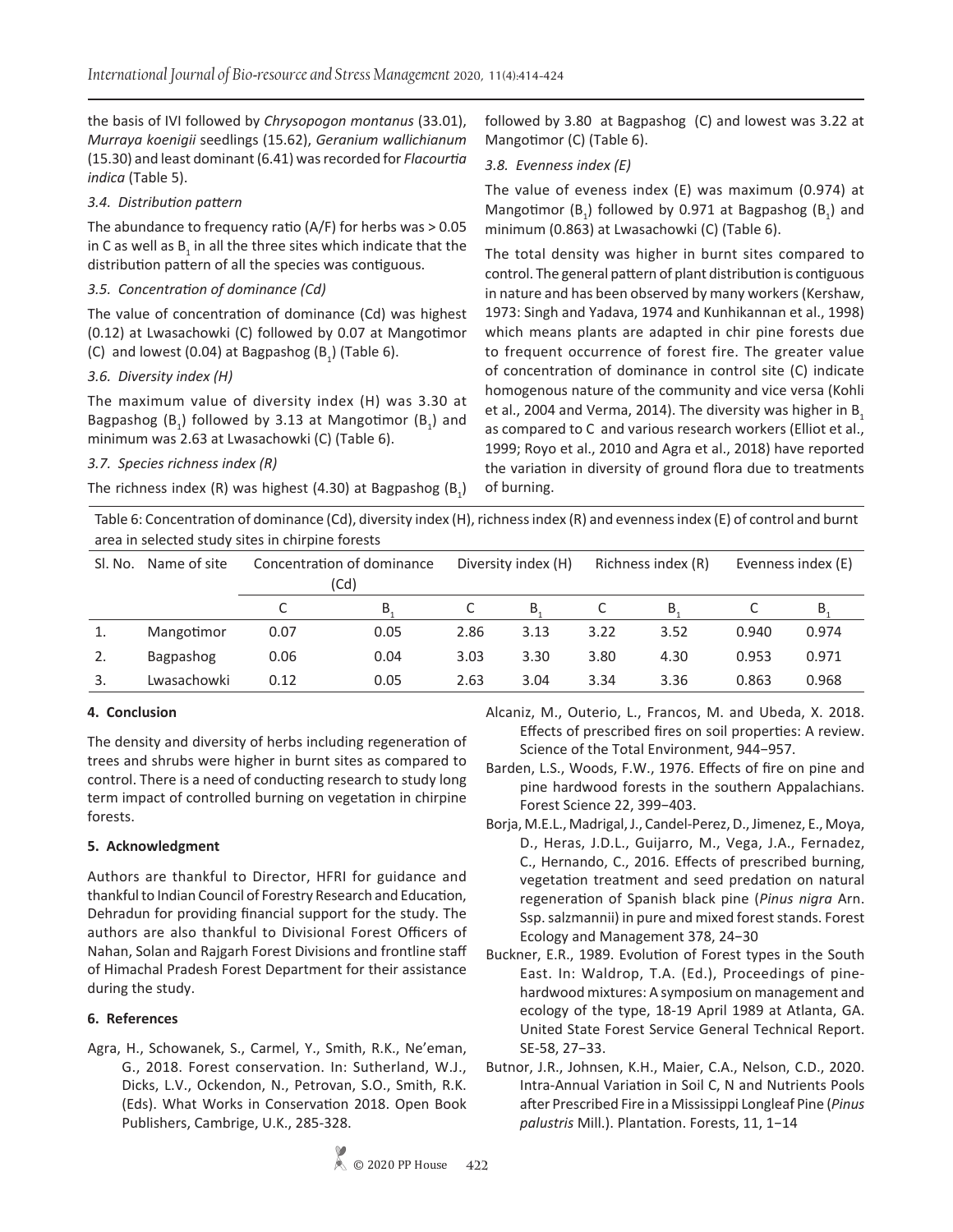- Catherine, L.P., Andersen, A.N., 2006. Patch mosaic burning for biodiversity conservation: A critical of the pyrodiversity paradigm. Conservation Biology 20 (6), 1610−1619.
- Cronan, J.B., Wright, C.S., Petrova, M., 2015. Effect of Dormant and growing season burning on surface fuels and potential fire behaviour in Northern Florida longleaf pine (*Pinus palustris*) flatwoods. Forest Ecology and Management 354, 318−333.
- Curtis, J.T., Cottam, G., 1956. Plant ecology work booklaboratory field reference manual. Burgess Publishing Co., Minnesota, 193.
- Curtis, J.T., Mclntosh, R.P., 1950. The interrelations of certain analytic and synthetic phytosociological characters. Ecology 1, 434−455.
- DeVivo, M.S., 1991. Indian use of fire and land clearance in the Southern Appalachians. In: Nodvin, S.C., Waldrop, T.A.(Eds), Fire and the environment: Ecological and cultural perspectives. United State Forest Service General Technical Report. SE-69, 306−312.
- Eales, J., Haddaway, N.R., Bernes, C., Cooke, S.J., Jonsson, B.G., Kouki, J., Petrokofsky, G., 2016. What is the effect of prescribed burning in temperate and boreal forest on biodiversity, beyond tree regeneration, pyrophilous and saproxylic species? A systematic review protocol. Eales et al., Environmental Evidenc, 5, 24. DOI 10.1186/ s13750-016-0076-5.
- Elliot, K.J., Hendrick, R.L., Major, A.E., Vose, J.M. and Swank, W.T., 1999. Vegetation dynamics after a prescribed fire in the southern Appalachians. Forest Ecology and Management 114, 199−213.
- FSI, 2011. Atlas Forest Types of India. Forest Survey of India. Ministry of Environment & Forest, Government of India, Dehradun.
- FSI, 2019. India State of forest report. Forest Survey of India. Ministry of Environment forest and climate change. Kaulagarh road, Dehradun.
- Fernandes, P.M., Botelho, H.S., 2003. A review of prescribed burning effectiveness in fire hazard reduction. International Journal of Wildland Fire 12, 117−128.
- Harmon, M.E., 1982. Fire history of the western most portion of Great Smoky Mountains National Park. Bull. Ton. Bot. Club. 109, 74−79.
- Hill, M.O. 1973. Diversity and its evenness, a unifying notation and its consequences. Ecology 54, 427-432.
- Hood, S. M., Keys, C. R., Bowen, K. J., Lutes, D. C., Seielstad, C., 2020. Fuel treatment longevity in ponderosa pine-dominated forest 24 years after cutting and prescribed burning. Frontiers in Forests and Global Change 3, 1−16. Doi: 10.3389/ifgc.2020.00078
- Huisinga, K.D., Laughlin, D.C., Fule, P.Z., Springer, J.D., McGlone, C.M., 2005. Effects of an intense prescribed fire on understory vegetation in a mixed conifer forest. The Journal of the Torrey Botanical Society 132(4), 590−601.
- Kershaw, K.A., 1973. Quantitative and Dynamic Plant Ecology. Edward Arnold Ltd., London, 308.
- Kohli, R.K., Dogra, K.S., Batish, D.R., Singh, H.P., 2004. Impact of Invasive plant on the structure and composition of natural vegetation of Northwestern Indian Himalayas. Weed Technology 18, 1296−1300.
- Kunhikannan, C., Verma, R.K., Verma, R.K., Khatri, P.K., Totey, N.G., 1998. Ground flora, soil microflora and fauna diversity under plantation ecosystem in bhata land of Bilaspur, Madhya Pradesh. Environment and Ecology 16(3), 539−548.
- Margalef, R., 1958. Temporal succession and spatial heterogeneity in phyto-plankton.In: A. A. Buzzati-Traverso. (Ed.). Perspective in Marine Biology. University of California Press, Berkeley. 323−347.
- Magallanes, S.R.S., Giongo, M., Carvalho, E.V.deC., Rotili, E.A., Fernandes, A.C., Cachoeira, J.N., Santos, G. R. D., 2020. Immediate effects of Prescribed Burning on Chemical Properties of the Cerrado Soil. Floresta e Ambiente 27(3), e20180253. https://doi.org/10.1590/2179- 8087.025318
- Pyne, S.J., 1995. World fire: the culture of fire on earth. University of Washington Press, Scattle, London
- Rawat, A.S., 1949. Results of controlled burning in the sal plantation of Bengal. Indian Forester, 69−86.
- Royo, A.A., Collins, R., Adams, M.B., Kirschbaum, C., Carason, W.P., 2010. Pervasive interactions between ungulate browsers and disturbance regimes promote temperate forest herbaceous diversity. Ecology 91, 93−105.
- Schwilk. D.W., Keeley, J.E., Knapp, E.E., Mclver, J., Bailey, J.D., Fettig, C.J., Fiedler, C.E., Harrod, R.J., Moghaddas, J.J., Outcatt, K.W., Skinner, C.N., Stephens, S.L., Waldrop, T.A., Yaussy, D.A., Youngblood, A., 2009. The national fire and fire surrogate study: Effect of fuel reduction methods on forest vegetation structure and fuel. Ecolgical Applications 19, 285−304.
- Schmerbeck, J., Fiener, P., 2015. Wildfires Ecosystem Services and Biodiversity in Tropical Dry Forest in India. Environmental Management 56, 355−372.
- Shannon, C.E., Wiener, W., 1963. The Mathematical Theory of Communication. Univ. of Illinois Press. Urbana, U.S.A.
- Simpson, E.H. 1949. Measurement of diversity. Nature, 163, 688.
- Singh, J.S., Yadava, P.S., 1974. Seasonal variation in composition, plant biomass and net primary productivity of a tropical grassland at Kurukshetra, India. Ecology Monograph 44, 357−375.
- Stephens, S.L., Mclver, J.D., Boerner, R.E.J., Fettig, C.J., Fontaine, J.B., Hartsough, B.R., Kennedy, P.L. Schwilk, D.W., 2012. The effects of forest fuel reduction treatments in the United States. Bioscience 62, 549−560.
- Swift Jr., L.W., Elliott, K.J., Ottmar, D.A., R.D., Vihnanek, R.E., 1993. Site preparation burning to improve Southern Appalachian pine hardwood stands: fire charachterstics